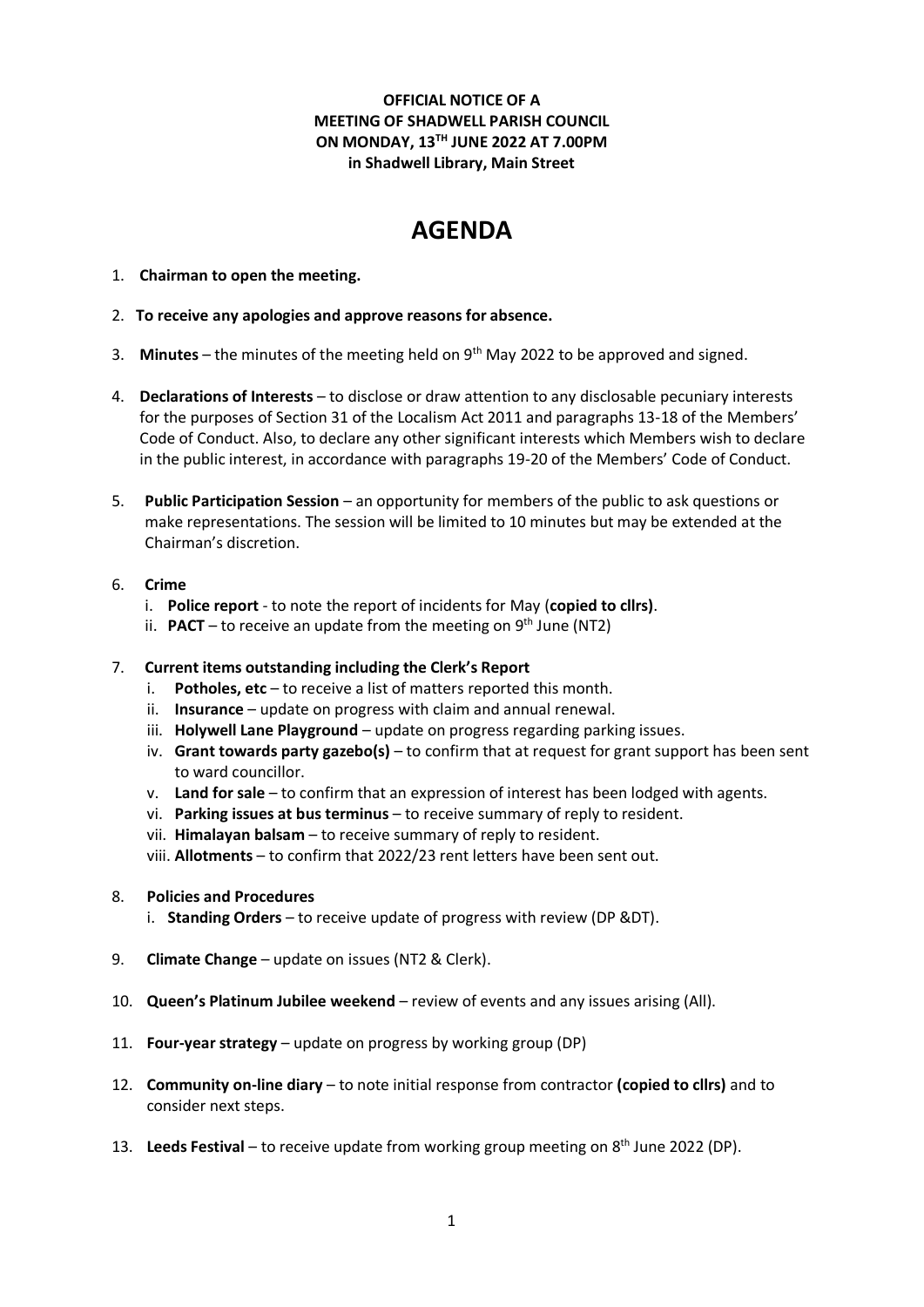# 14. **East Leeds Orbital Road**

- i. **Meeting, 14th June**  to confirm attendance at remote meeting.
- ii. **Traffic surveys** update on progress (Clerk).

## 15. **External meetings**

- i. **Forthcoming meetings** to note any updates to current schedule.
- ii. **Meetings attended** to receive reports on any external meetings attended not covered elsewhere on this agenda (All).

### 16. **Highways**

- i. **20mph limit** to note LCC's updated proposals (**copied to cllrs**) and to consider response.
- ii. **Safety issues on Ring Road** update on progress (Clerk).

#### 17. **Planning**

i. **Planning Committee -** to receive an update from this evening's planning committee meeting, endorse any recommendations made or to consider planning applications where necessary.

## 18. **Finance**

- i. **Internal Audit**  to note that the internal audit has been completed and that the auditor has agreed that all relevant internal control objectives were achieved during the year (**auditor's letter copied to cllrs**).
- ii. **Annual Governance and Accountability Return (AGAR) 2021/22 (copied to cllrs)**  to confirm by resolution that the Parish Council has considered the items listed in section 1 of the return and that there is a sound system of internal control in place, including appropriate arrangements for the preparation of accounting statements. Section 1 to be signed by the Chairman and countersigned by the Clerk.
- iii. **Annual Accounting Statements (Section 2 of the AGAR)** to approve the Annual Accounting Statements for 2021/22. Section 2 to be signed by the Chairman once approved and to be countersigned by the Clerk in his capacity as Responsible Financial Officer.
- iv. **Grant support**  to consider options for the following organisations:
	- a. Shadwell Library
	- b. Recreational Centre
	- c. Scouts and Guides
	- d. Shadwell Cricket Club
	- e. Shadwell Tennis Club

#### 19. **Village Maintenance**

- i. **Work completed** to receive summary of work completed by contractor during May (Clerk).
- ii. **Replacement equipment** update on progress (NT).
- iii. **Storage hut** to consider recommendation by insurers regarding signage.

#### 20. **Footpaths**

- i. **Parish Paths Partnership grant**  to confirm receipt (Clerk).
- 21. **Risk Assessment**  to receive a report on June check (DS). DS to conduct monthly checks until further notice.
- 22. Parish Council surgeries to receive a verbal report on 4<sup>th</sup> June surgery (GW) and to agree attendance for July and August.